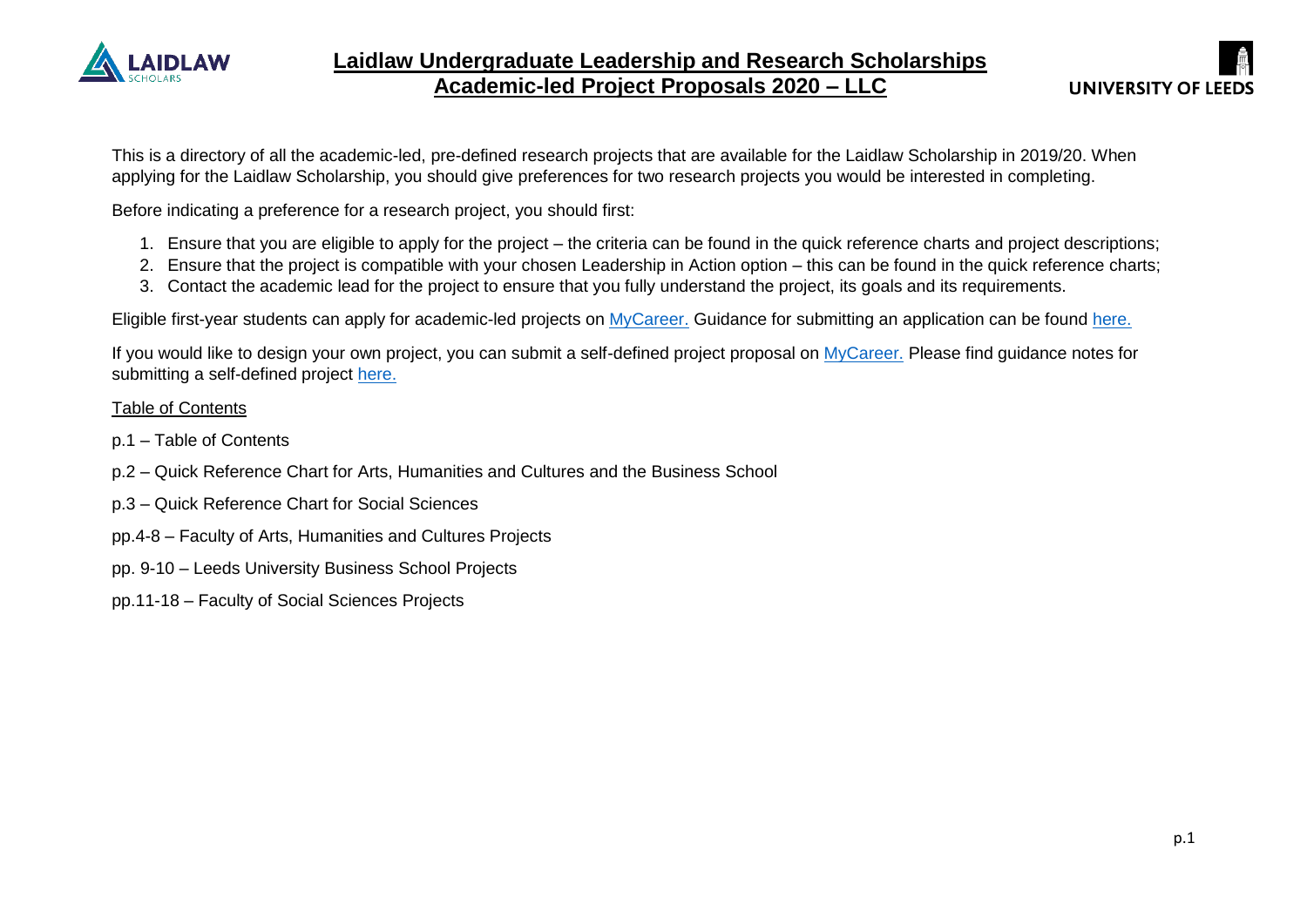

### **Laidlaw Undergraduate Leadership and Research Scholarships Academic-led Project Proposals 2020 – LLC**



|                                                                                                                     | Applications accepted from first year<br><b>Leadership in Action Compatibility</b><br>students in |                                                                                                                                                                                                                                                                                                                                     |                                                                                                                                                                         |                                 |                                |                           |                                  |
|---------------------------------------------------------------------------------------------------------------------|---------------------------------------------------------------------------------------------------|-------------------------------------------------------------------------------------------------------------------------------------------------------------------------------------------------------------------------------------------------------------------------------------------------------------------------------------|-------------------------------------------------------------------------------------------------------------------------------------------------------------------------|---------------------------------|--------------------------------|---------------------------|----------------------------------|
| <b>Project Title</b>                                                                                                | <b>Faculty</b>                                                                                    | <b>Schools</b>                                                                                                                                                                                                                                                                                                                      | <b>Additional Eligibility Criteria</b>                                                                                                                                  | Leadership<br><b>Expedition</b> | Leadership<br><b>Placement</b> | Research<br><b>Period</b> | <b>Academic</b><br><b>Name</b>   |
| Opera North and The Turn of the<br><b>Screw</b>                                                                     |                                                                                                   | Design<br>English<br>Fine Art, History of Art and<br><b>Cultural Studies</b><br><b>History</b><br>Languages, Culture and<br><b>Societies</b><br>Media and Communication<br><b>Music</b><br><b>Performance and Cultural</b><br><b>Industries</b><br>Philosophy, Religion and<br><b>History of Science</b><br><b>Medieval Studies</b> | Accepting applications from any subject - so long<br>as the applicant has an interest in opera and<br>theatre                                                           | <b>No</b>                       | <b>No</b>                      | <b>Yes</b>                | <b>Edward Venn</b>               |
| <b>Registrar Training for the Future;</b><br><b>Evaluating Impact</b>                                               | Arts,<br>Humanities &<br><b>Cultures</b>                                                          |                                                                                                                                                                                                                                                                                                                                     | Open to students with an interest in museums and<br>heritage                                                                                                            | <b>Yes</b>                      | Yes                            | <b>Yes</b>                | <b>Abigail Harrison</b><br>Moore |
| The Legacy of Captivity                                                                                             |                                                                                                   |                                                                                                                                                                                                                                                                                                                                     | Accepting applications from any subject - so long<br>as the applicant can read German to A-level<br>standard (does not need formal qualification)                       | <b>No</b>                       | <b>No</b>                      | <b>Yes</b>                | <b>Anne Buckley</b>              |
| Maximising youth-led learning in<br><b>Changing the Story</b>                                                       |                                                                                                   |                                                                                                                                                                                                                                                                                                                                     |                                                                                                                                                                         | <b>No</b>                       | <b>No</b>                      | <b>Yes</b>                | <b>Paul Cooke</b>                |
| Daily Democracy: A Study of British<br>MP's Use of Twitter during Non-<br>election Periods                          |                                                                                                   |                                                                                                                                                                                                                                                                                                                                     | Open to students with knowledge of politics,<br>political communication, journalism studies,<br>election campaigns and social media                                     | <b>Yes</b>                      | Yes                            | <b>Yes</b>                | <b>Todd Graham</b>               |
| Ready for work? Postgraduate<br>students' reflections of their work-<br>readiness following a Zurich study<br>tour. | <b>Business</b><br>School                                                                         | Accounting and Finance<br>Economics<br><b>International Business</b><br>Management<br>Marketing<br>Work and Employment<br><b>Relations</b>                                                                                                                                                                                          | Ideally will either have an A-level in<br>Mathematics/Statistics (or equivalent), or have<br>studied and passed a Maths/Statistics module at<br>the University of Leeds | <b>No</b>                       | <b>No</b>                      | <b>Yes</b>                | Iwi Ugiagbe-<br>Green            |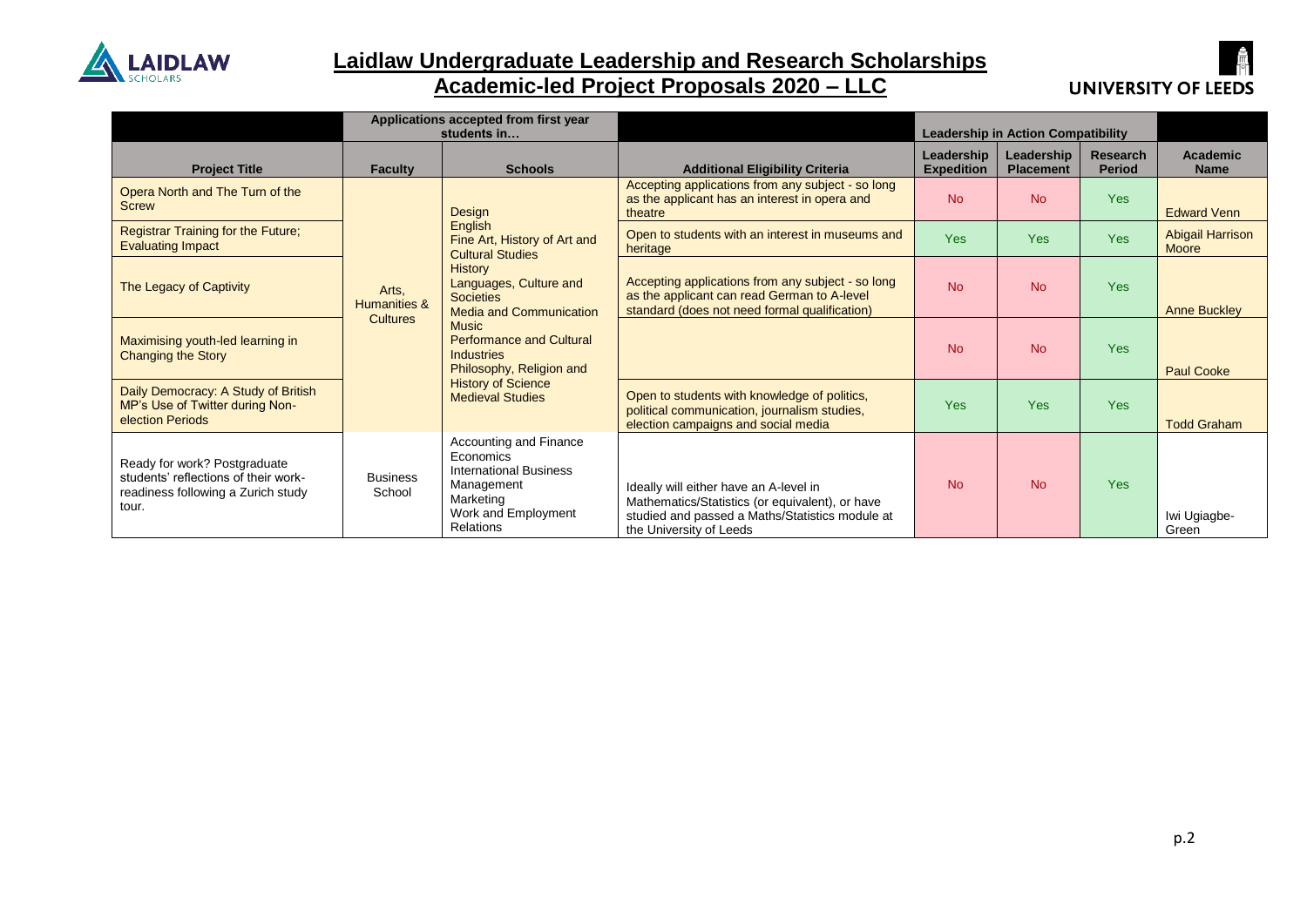

#### **Laidlaw Undergraduate Leadership and Research Scholarships Academic-led Project Proposals 2020 – LLC**



|                                                                                                                       | <b>Applications accepted from</b><br>first year students in |                                                       |                                                                                                                                                                  | <b>Leadership in Action Compatibility</b> |                                |                                  |                         |
|-----------------------------------------------------------------------------------------------------------------------|-------------------------------------------------------------|-------------------------------------------------------|------------------------------------------------------------------------------------------------------------------------------------------------------------------|-------------------------------------------|--------------------------------|----------------------------------|-------------------------|
| <b>Project Title</b>                                                                                                  | <b>Faculty</b>                                              | <b>Schools</b>                                        | <b>Additional Eligibility Criteria</b>                                                                                                                           | Leadership<br><b>Expedition</b>           | Leadership<br><b>Placement</b> | <b>Research</b><br><b>Period</b> | <b>Academic Name</b>    |
| Brexit discourses and the British national<br>identity: the war of position over the UK's<br>place in the world       |                                                             |                                                       |                                                                                                                                                                  | <b>No</b>                                 | <b>No</b>                      | <b>Yes</b>                       | <b>Jack Holland</b>     |
| <b>Emerging Trends in Innovative Learning and</b><br><b>Teaching Spaces</b>                                           |                                                             |                                                       | Must be a law student                                                                                                                                            | <b>Yes</b>                                | <b>Yes</b>                     | <b>No</b>                        | <b>David Pearce</b>     |
| <b>Exploring the Changing Profile of Poverty</b>                                                                      |                                                             |                                                       |                                                                                                                                                                  | <b>No</b>                                 | <b>No</b>                      | Yes                              | <b>Daniel Edmiston</b>  |
| <b>REACH Primary: Understanding Pupils</b><br><b>Reading and Comprehension</b>                                        |                                                             | <b>Education</b><br>Law                               |                                                                                                                                                                  | <b>Yes</b>                                | <b>Yes</b>                     | <b>No</b>                        | Peter Hart              |
| Re-Integrating Terrorists: public perceptions<br>of re-integration programmes                                         | Social                                                      | Politics &<br>International                           |                                                                                                                                                                  | <b>No</b>                                 | <b>No</b>                      | <b>Yes</b>                       | <b>Gordon Clubb</b>     |
| Understanding inclusive learning spaces                                                                               | <b>Sciences</b>                                             | <b>Studies</b><br>Sociology & Social<br><b>Policy</b> | Must have entered your degree<br>programme through one of the following:<br>Access to Leeds, Foundation degree,<br>BTEC, or be a member of the Plus<br>Programme | <b>Yes</b>                                | Yes                            | <b>Yes</b>                       | Simon Lightfoot         |
| Zygmunt, Teaching and the History of<br>Sociology                                                                     |                                                             |                                                       |                                                                                                                                                                  | <b>Yes</b>                                | Yes                            | <b>Yes</b>                       | <b>Tom Campbell</b>     |
| Online Political Discourse in the US General<br>Election: Preliminary Analysis of the Early<br><b>Election Period</b> |                                                             |                                                       | Open to students in Politics &<br>International Studies, and Media and<br>Communication                                                                          | <b>Yes</b>                                | <b>Yes</b>                     | <b>No</b>                        | <b>Gillian Bolsover</b> |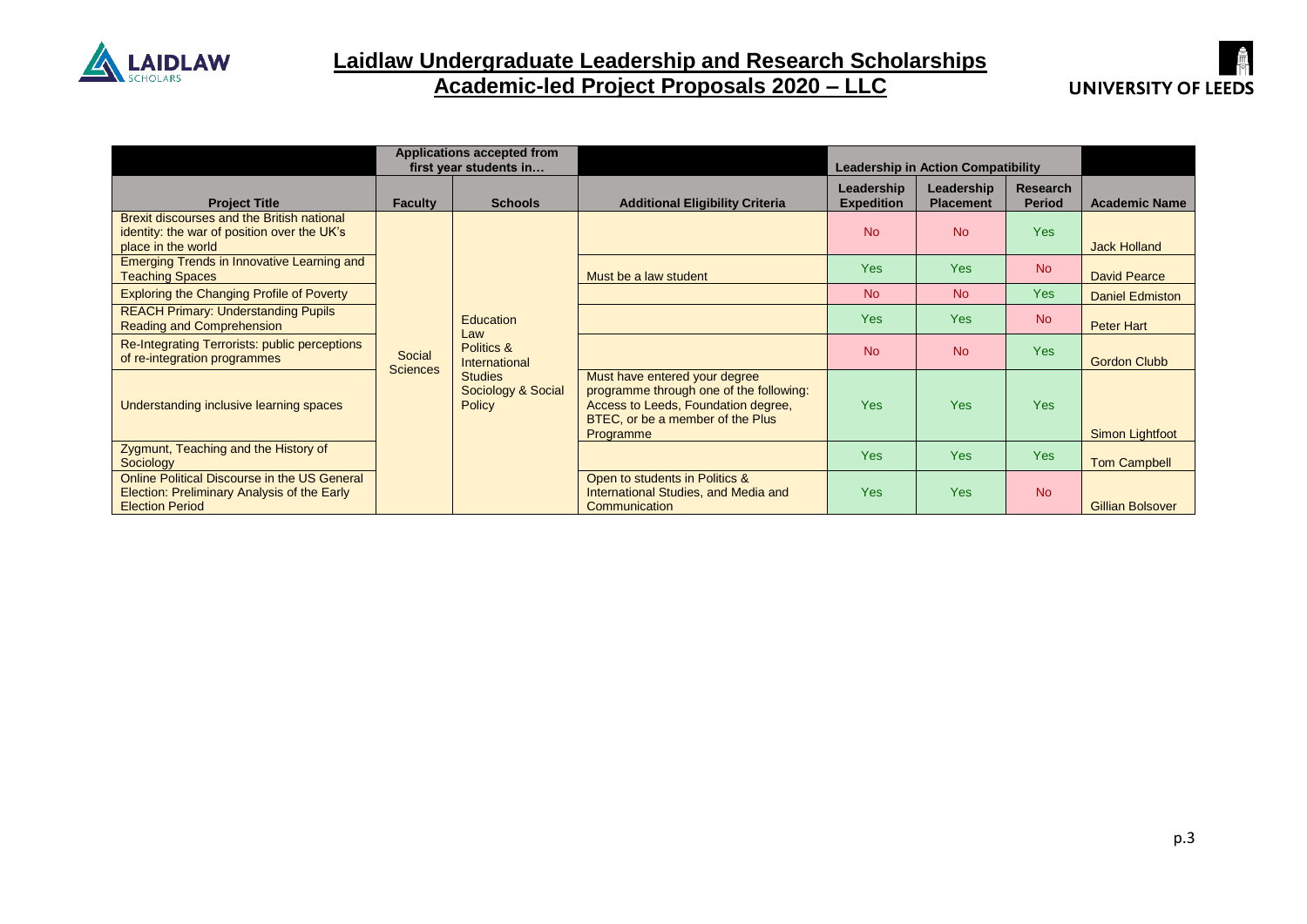

**Laidlaw Undergraduate Leadership and Research Scholarships**

**Academic-led Project Proposals 2020 – LLC**



## **Arts, Humanities and Cultures**

| <b>Project Title</b> | Opera North and The Turn of the Screw                                                                                               |
|----------------------|-------------------------------------------------------------------------------------------------------------------------------------|
| Project              | In Spring 2020, Opera North will be mounting a new production of Britten's opera The Turn of the Screw. The project                 |
| <b>Description</b>   | supervisor will have access to materials relating to the production of the opera. This material (and, where possible, additional    |
|                      | material made available in negotiation with Opera North) will be accessible to the Laidlaw scholar.                                 |
|                      |                                                                                                                                     |
|                      | The overarching research project will explore the ways in which different aspects of the production (including, but not limited to, |
|                      | music, words, stage design, costumes, lighting, performance gestures, and promotional materials). Over the course of the first      |
|                      | summer, the Laidlaw scholar will select one or more of these aspects (or suggest an alternative, such as the relationship           |
|                      | between the production and the original book) and tease out the ways in which the selected aspect(s) contribute to the              |
|                      | theatrical experience. It is expected that the scholar will focus on an area of the production/opera that relates to their own      |
|                      | subject specialism. Musical expertise is not required.                                                                              |
|                      |                                                                                                                                     |
|                      | In the second summer, the scholar will work with the project supervisor to co-author a journal article and present findings at a    |
|                      | suitable international conference.                                                                                                  |
| <b>Person</b>        | The project does not demand applications from any specific disciplinary background; rather, applications are sought from            |
| <b>Specification</b> | anyone with an interest in opera and theatre, whether the actual performance, the design of staging/costumes, or in the             |
|                      | historical/literary background to the work. The applicant is required to demonstrate initiative and suggest possible avenues for    |
|                      | the research project to take, based upon their own disciplinary specialism. The applicant will be able to manage their time         |
|                      | efficiently and effectively, and be willing, if required, to travel to relevant locations to access further materials.              |
| <b>Academic Lead</b> | Edward Venn (e.j.venn@leeds.ac.uk)                                                                                                  |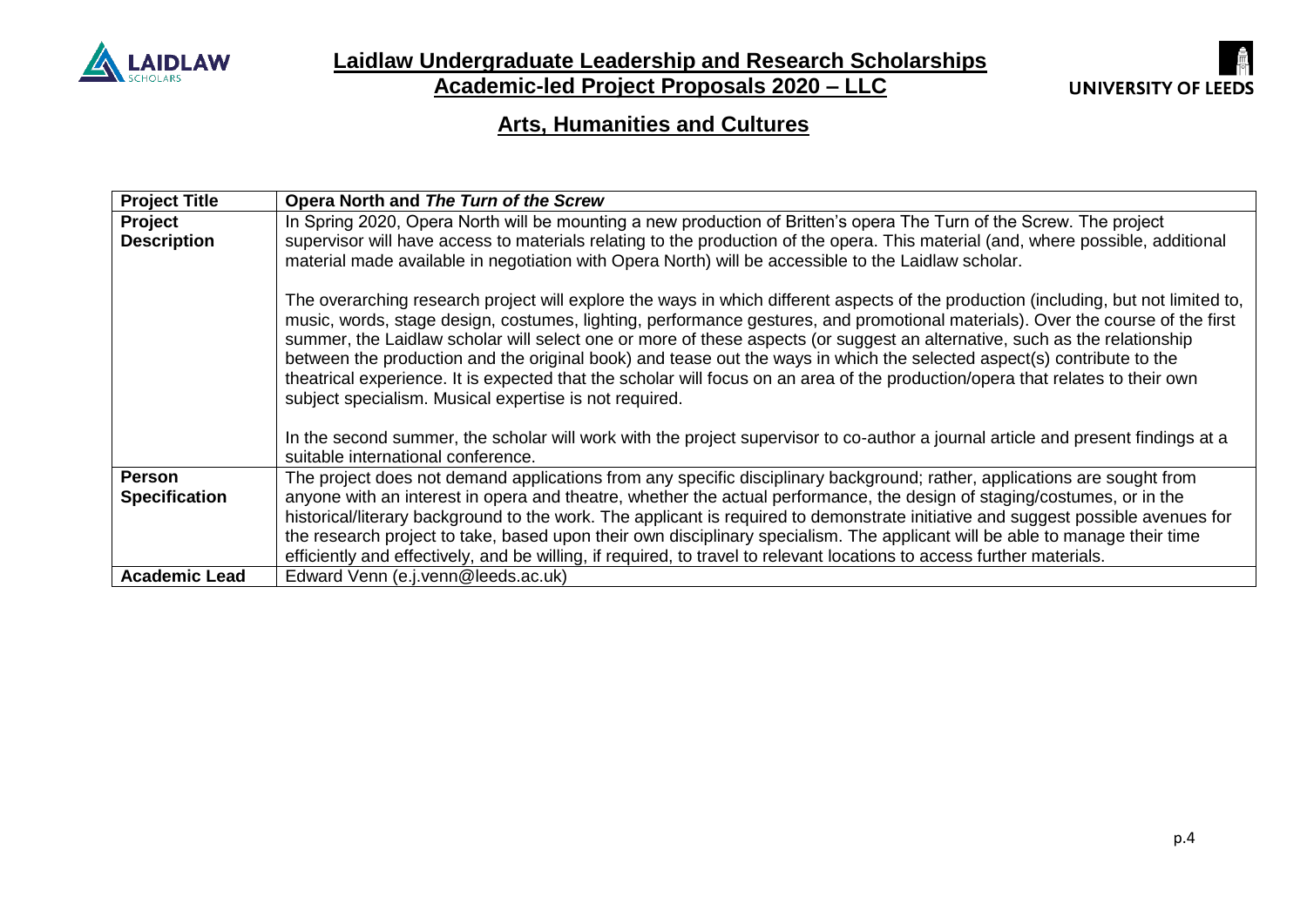



| <b>Project Title</b> | <b>Registrar Training for the Future; Evaluating Impact</b>                                                                         |
|----------------------|-------------------------------------------------------------------------------------------------------------------------------------|
| <b>Project</b>       | For 10 years, the University of Leeds has been working in partnership with the Royal Armouries and Leeds Museums and                |
| <b>Description</b>   | Galleries to deliver a unique project to train registrars. Often described as the heart of a museum, and a vital part of all museum |
|                      | collections activity, from acquisition, through load and conservation through to sale, this important role had no bespoke training  |
|                      | offered anywhere in Europe until ACE funding helped us develop a 1 year internship, where the student completes a PG Cert           |
|                      | at the University, while working on projects across both museums and with organisations such as art movers and insurers.            |
|                      | Success has been demonstrated by the fact that all 10 graduates have been placed immediately in museum roles, and work for          |
|                      | national and local museums and galleries across the UK. But after 10 years we are looking to expand the programme and               |
|                      | therefore it is vital to evaluate its impact. Using a mix of research methods (quantitative and qualitative), the scholar will work |
|                      | with the graduates of the programme, the delivery partners and the museums where they now work to produce an analysis of            |
|                      | the impact of this project.                                                                                                         |
| Person               | This project would particularly suit a student keen to develop their research skills but able to work independently and to a high   |
| <b>Specification</b> | standard; to have good attention to detail; to present research findings clearly and concisely; and to have, or have the potential  |
|                      | to develop, excellent communication skills (in verbal and written form). An interest in museums and heritage is highly desirable.   |
|                      | There will be opportunities to get involved in public engagement and give talks/research papers once the research is done so        |
|                      | students with good communication skills and an interest in a future heritage career should consider applying.                       |
| <b>Academic Lead</b> | Abigail Harrison Moore (a.l.moore@leeds.ac.uk)                                                                                      |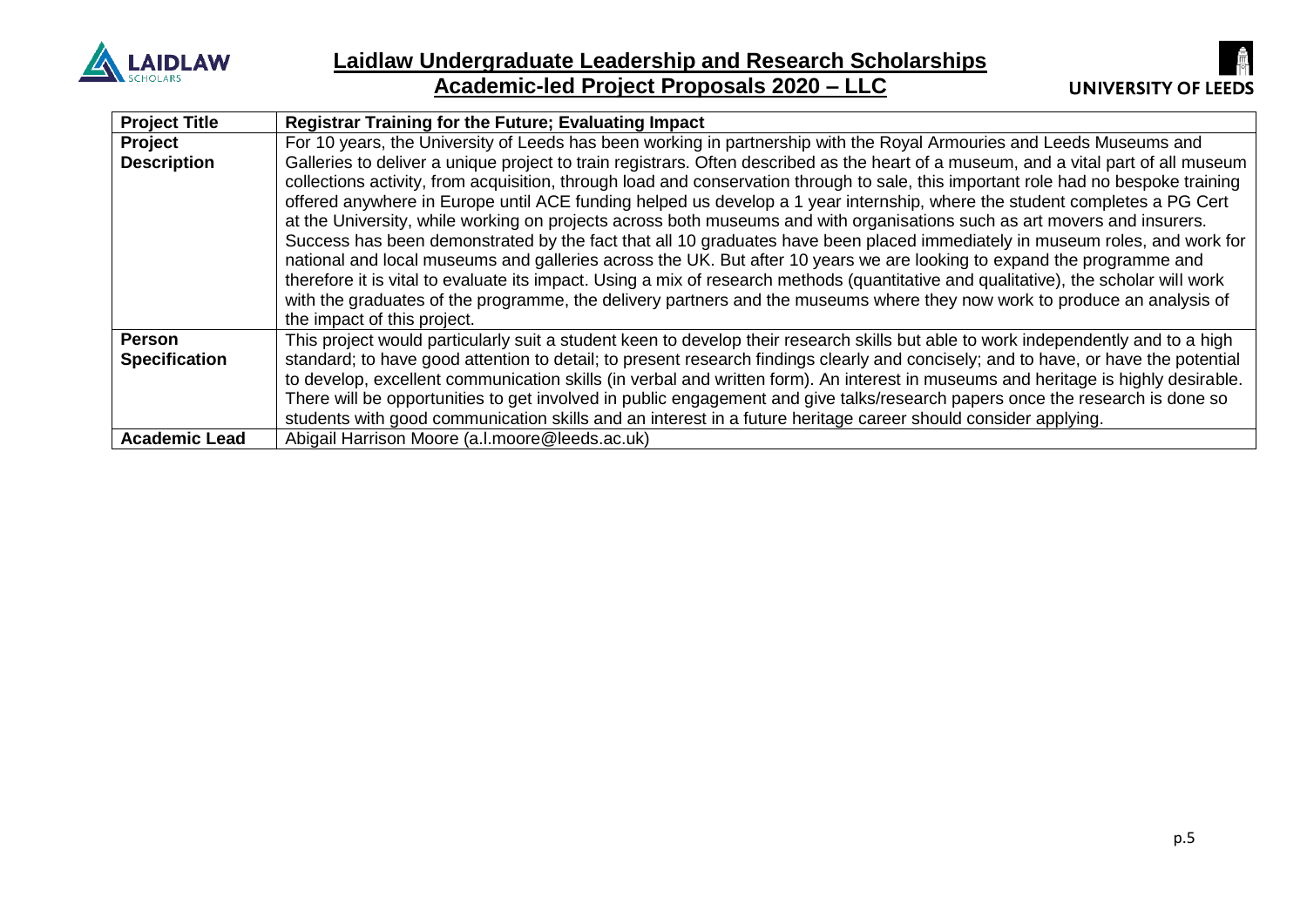



| <b>Project Title</b>                  | The Legacy of Captivity                                                                                                                                                                                                                                                                                                                                                                                                        |
|---------------------------------------|--------------------------------------------------------------------------------------------------------------------------------------------------------------------------------------------------------------------------------------------------------------------------------------------------------------------------------------------------------------------------------------------------------------------------------|
| Project<br><b>Description</b>         | In this project you will use your research and detective skills to find out about the lives of former German prisoners of war after<br>they were repatriated from Yorkshire back to Germany after the First World War. This project is part of an existing project about<br>the prisoner of war camp in Skipton, North Yorkshire and contributes to the supervisor's current work on the legacy of<br>surrender and captivity. |
|                                       | You will be trained to obtain information from a variety of sources and to find out about the post-war lives of the men. In the<br>second summer you will go on a research visit to Germany.                                                                                                                                                                                                                                   |
|                                       | You will visit the Imperial War Museum North and attend a conference to learn about presenting information to both an<br>academic and a general audience.                                                                                                                                                                                                                                                                      |
|                                       | You will design materials to present your findings at an exhibition at Skipton Library and to local secondary school pupils. You<br>will also write short blog posts and press releases for the local newspaper (after training).                                                                                                                                                                                              |
|                                       | The research training and experience that you will gain through this project will be useful for your Final Year Project. The<br>communication and leadership skills that you develop will be useful throughout your degree course and for future employment.                                                                                                                                                                   |
|                                       | You must be able to read German to A level standard (you do not necessarily need a formal A level qualification and they do<br>not need to be currently studying German). Further training will be provided if needed. Please contact Anne Buckley if you have<br>any questions.                                                                                                                                               |
| <b>Person</b><br><b>Specification</b> | The scholar must be self-motivated with excellent organisational skills. He/she must be able to work unsupervised for periods<br>of time as necessary. He/she must have excellent communication and writing skills. He/she should have an interest in history<br>and the First World War.                                                                                                                                      |
|                                       | The scholar must be able to read German to A level standard (he/she does not necessarily need a formal A level qualification<br>and he/she does not need to be currently studying German).                                                                                                                                                                                                                                     |
| <b>Academic Lead</b>                  | Anne Buckley (a.buckley@leeds.ac.uk)                                                                                                                                                                                                                                                                                                                                                                                           |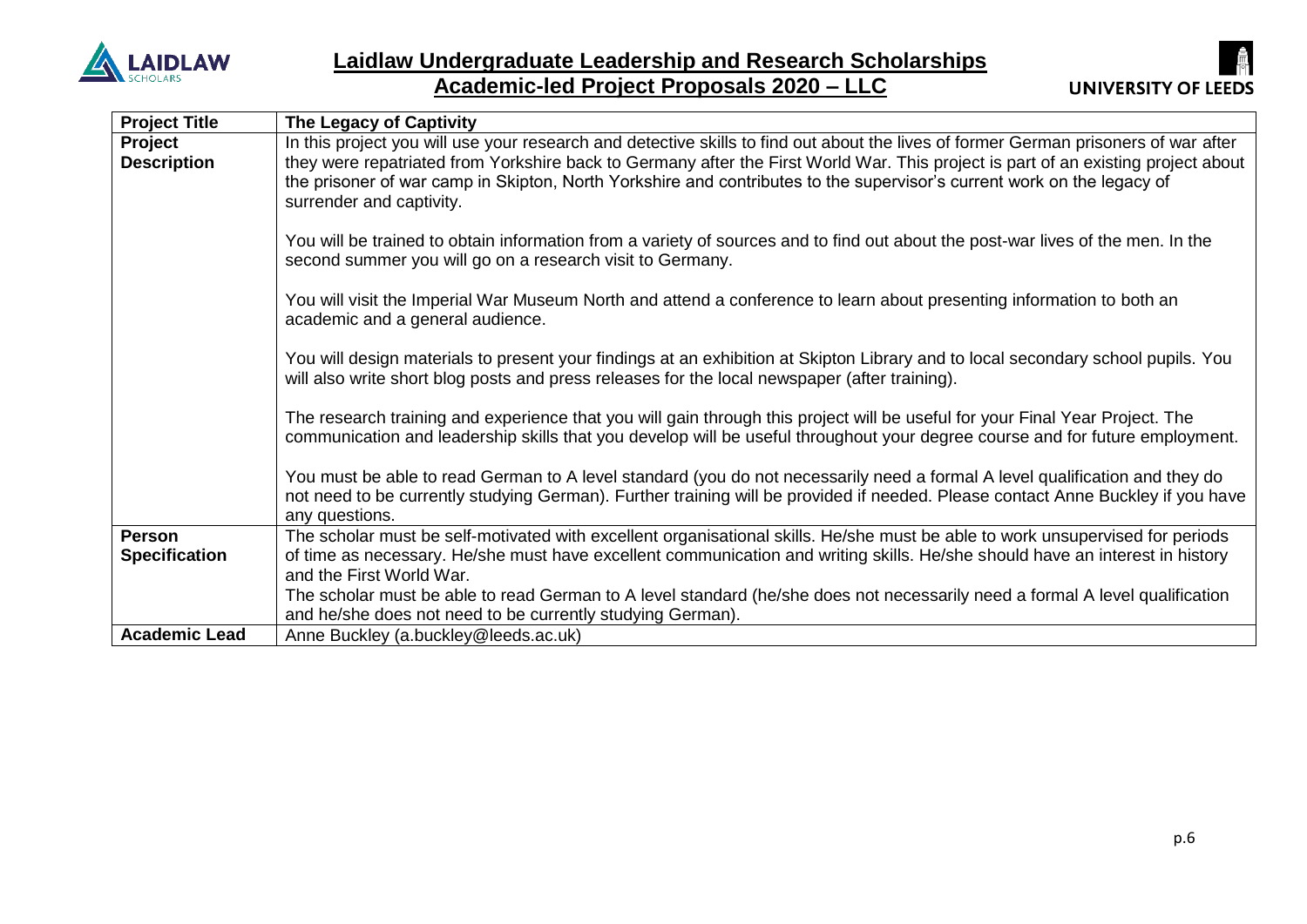



| <b>Project Title</b>                  | Maximising youth-led learning in Changing the Story                                                                                                                                                                                                                                                                                                                                                                                                                                                                                                                                                                                                                                                                                                                                                                                                                                                                                                                                                                                                                                                           |
|---------------------------------------|---------------------------------------------------------------------------------------------------------------------------------------------------------------------------------------------------------------------------------------------------------------------------------------------------------------------------------------------------------------------------------------------------------------------------------------------------------------------------------------------------------------------------------------------------------------------------------------------------------------------------------------------------------------------------------------------------------------------------------------------------------------------------------------------------------------------------------------------------------------------------------------------------------------------------------------------------------------------------------------------------------------------------------------------------------------------------------------------------------------|
| Project<br><b>Description</b>         | Changing the Story (https://changingthestory.leeds.ac.uk/) is a participatory action research project involving researchers,<br>NGOs, Civil Society Organisations and young people in 12 post-conflict countries across the Global South.<br>So far, we have undertaken a good deal of research exploring the ways in which CSOs work with young people in these<br>countries to help them to become youth leaders, in order that they are able to actively shape, and to advocate for change in,<br>their communities.                                                                                                                                                                                                                                                                                                                                                                                                                                                                                                                                                                                       |
|                                       | While our projects have all been youth led, our work to date has largely focussed on the ways in which the CSOs engage<br>young people and how we can impact their organisational practice. In this project we wish to shift the focus more squarely onto<br>the young people we have been engaging with themselves, in order to understand better how they view themselves as youth<br>leaders, as well as acknowledging the growing number of CSOs that have been founded by young people themselves<br>In the process we plan to put together an international 'Youth Leadership Board' who will be able to feed into Changing the<br>Story's overall project evaluation and dissemination strategy. Over two summers you will carry out interviews with some of the<br>young people who have engaged with the project, helping to co-produce with them a 'youth leadership tool kit'. You will also<br>help to develop our projects' youth-engagement and evaluation strategy, and lead on the organisation of a 'youth activity<br>programme' for Changing the Story's final conference in October 2021. |
| <b>Person</b><br><b>Specification</b> | This project would particularly suit a student keen to work with young people in development contexts. It will help them to<br>develop action-research skills, particularly the skills required to develop high quality research through a process of 'co-<br>production', working in partnership with young people. They will be self-motivated, outward looking, able to work independently<br>and to a high standard. They should be very organised, have a good attention to detail and be able to (or to learn to) present<br>research findings clearly and concisely; and to have, or have the potential to develop, excellent communication skills (in verbal<br>and written form). A commitment to the ethics and values of Changing the Story ((https://changingthestory.leeds.ac.uk/) is<br>essential.                                                                                                                                                                                                                                                                                              |
| <b>Academic Lead</b>                  | Paul Cooke (p.cooke@leeds.ac.uk)                                                                                                                                                                                                                                                                                                                                                                                                                                                                                                                                                                                                                                                                                                                                                                                                                                                                                                                                                                                                                                                                              |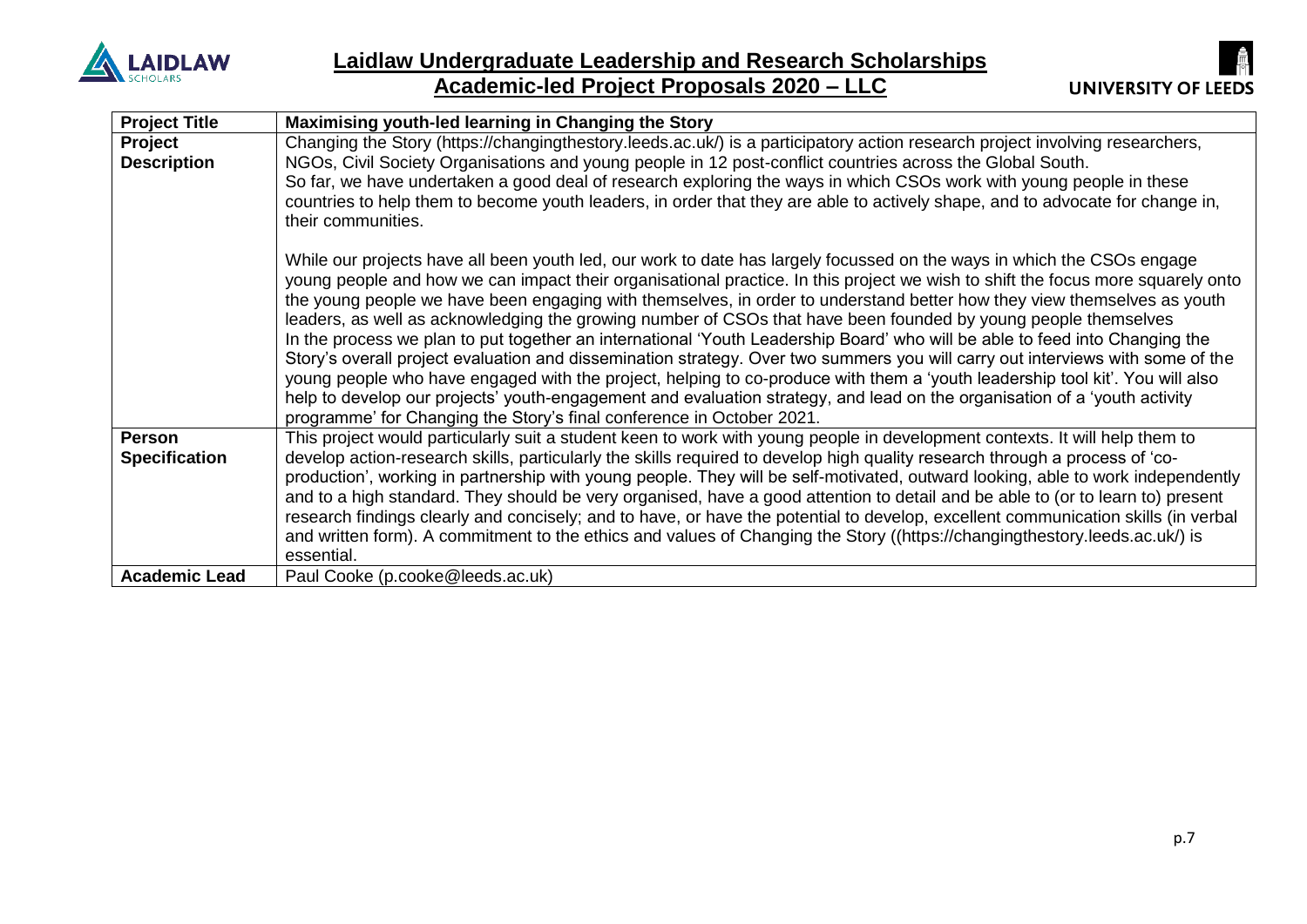



| <b>Project Title</b> | Daily Democracy: A Study of British MP's Use of Twitter during Non-election Periods                                                 |  |  |  |  |
|----------------------|-------------------------------------------------------------------------------------------------------------------------------------|--|--|--|--|
| Project              | The aim of this project is to study how social media are impacting the relationship between politicians, journalists, and citizens. |  |  |  |  |
| <b>Description</b>   | This project focuses on Twitter, which has become one of the most influential social media platforms among politicians and          |  |  |  |  |
|                      | journalists. In addition to the 2019 general election, the project moves beyond election campaigns by studying the way MPs do       |  |  |  |  |
|                      | or do not engage (in conversation) with their constituents or the broader public through Twitter in quiet times (summer recess),    |  |  |  |  |
|                      | times of crisis (Brexit negotiations) and potentially during other campaigns (e.g., second referendum). The study uses digital      |  |  |  |  |
|                      | methods to collect and map data including tweets and connections between actors but then uses quantitative content analysis         |  |  |  |  |
|                      | to investigate tweeting behaviour (e.g., the nature of any interaction between MPs and members of the public).                      |  |  |  |  |
|                      |                                                                                                                                     |  |  |  |  |
|                      | The scholar involved in this project will a) undertake content analysis in the form of coding of a large number of tweets           |  |  |  |  |
|                      | according to a predefined coding schema, alongside academic staff currently working on the project and/or b) conduct a series       |  |  |  |  |
|                      | of semi-structured interviews with MPs on their social media use – transcribing and coding the interview data. After coding is      |  |  |  |  |
|                      | complete, the scholar will have the opportunity to use digital and statistical methods to create descriptive, analytical, and/or    |  |  |  |  |
|                      | comparative insight into the practices uncovered.                                                                                   |  |  |  |  |
| <b>Person</b>        | The scholar should:                                                                                                                 |  |  |  |  |
| <b>Specification</b> | have some general knowledge of politics, political communication (or journalism studies), election campaigns, and                   |  |  |  |  |
|                      | social media;                                                                                                                       |  |  |  |  |
|                      | have some basic skills in analysing texts and are willing to learn (new) methodologies of content analysis, and                     |  |  |  |  |
|                      | interviewing;                                                                                                                       |  |  |  |  |
|                      | be able to work as part of a research team;                                                                                         |  |  |  |  |
|                      | have good communication skills;                                                                                                     |  |  |  |  |
|                      | be organized and capable of meeting deadlines                                                                                       |  |  |  |  |
| <b>Academic Lead</b> | Todd Graham (t.graham@leeds.ac.uk)                                                                                                  |  |  |  |  |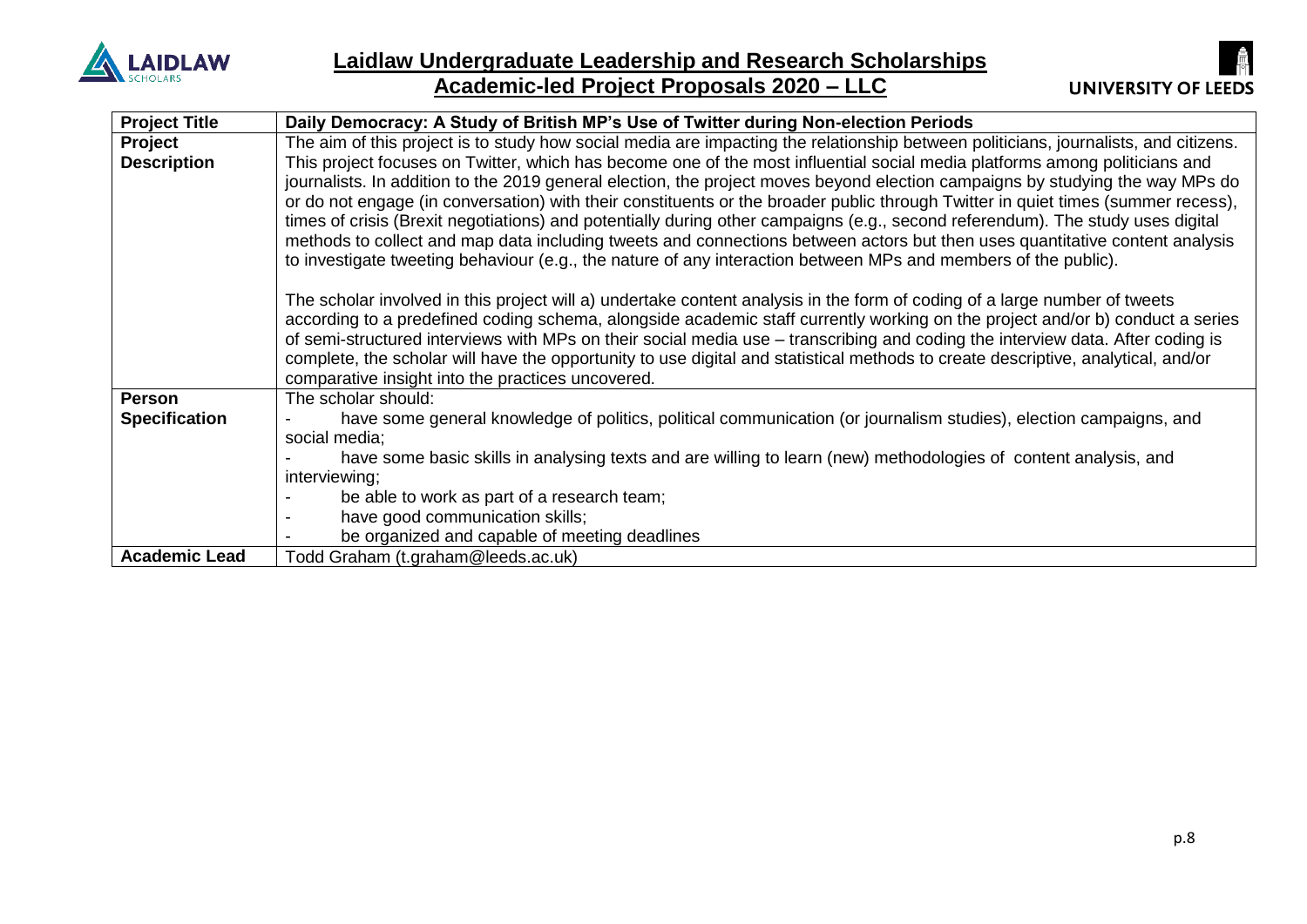

**Laidlaw Undergraduate Leadership and Research Scholarships**

**Academic-led Project Proposals 2020 – LLC**



# **Business School**

| <b>Project Title</b> | Ready for work? Postgraduate students' reflections of their work-readiness following a Zurich study tour.                                                 |
|----------------------|-----------------------------------------------------------------------------------------------------------------------------------------------------------|
| Project              | This is an amazing opportunity to work on a research project that is about students!                                                                      |
| <b>Description</b>   | This exciting, challenging and immensely rewarding research project will develop the leadership, commercial awareness,                                    |
|                      | communication, negotiation, analytical & digital skills of the successful scholar.                                                                        |
|                      |                                                                                                                                                           |
|                      | The research study explores the experiences of LUBS postgraduate students during and following completion of their study<br>tours in Zurich, Switzerland. |
|                      | The scholar will be required to use statistical methods to analyse quantitative and qualitative data. Training will be provided to                        |
|                      | the scholar, if needed. However, the scholar should be able to demonstrate good statistical knowledge.                                                    |
|                      | The scholar will be required to engage in a short literature review, in order to become familiar with the concept of professional                         |
|                      | identity.                                                                                                                                                 |
|                      | Following the literature review – the scholar will engage in analysis of the interesting data collected from students following their                     |
|                      | Zurich study tour in June 2019.                                                                                                                           |
|                      | However, phase 2 of the project will involve the collection of data from students before, during and after their Zurich study tour                        |
|                      | in 2020.                                                                                                                                                  |
|                      | As such, the successful scholar may have the opportunity to travel to Zurich in June 2020 on the study tour to observe activities                         |
|                      | and collect data from students.                                                                                                                           |
| <b>Person</b>        | The successful first year student will have a range of skills (please see below), but most importantly a positive, professional                           |
| <b>Specification</b> | attitude and willingness to take advice and/or constructive feedback and offer ideas.                                                                     |
|                      |                                                                                                                                                           |
|                      | <b>Essential</b>                                                                                                                                          |
|                      | • Good communication skills                                                                                                                               |
|                      | • Excellent interpersonal skills                                                                                                                          |
|                      | • Be proficient in using Excel                                                                                                                            |
|                      | • Be reliable and hardworking                                                                                                                             |
|                      | • Demonstrate a professional attitude                                                                                                                     |
|                      | • Experience of academic reading                                                                                                                          |
|                      | • Good organisation skills                                                                                                                                |
|                      |                                                                                                                                                           |
|                      | Ideal                                                                                                                                                     |
|                      | • 'A' Level Maths/Statistics (or equivalent)                                                                                                              |
|                      | • Studied and passed a Maths/Statistics module at University of Leeds                                                                                     |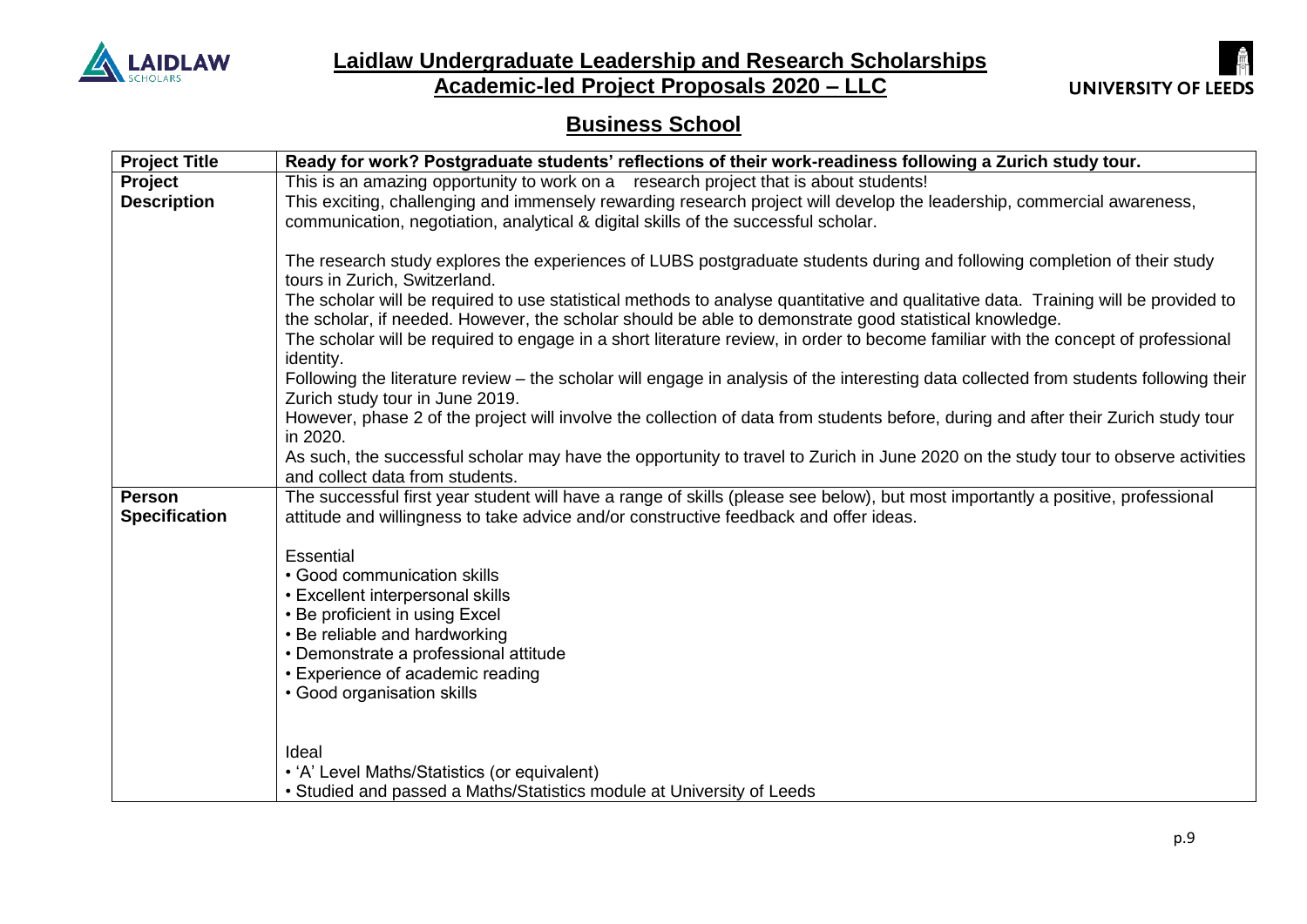



|                      | • Enjoy Academic reading and writing<br>• Experience in using NVivo (training will be provided in the event that the successful scholar does not meet this)                                                                                                          |
|----------------------|----------------------------------------------------------------------------------------------------------------------------------------------------------------------------------------------------------------------------------------------------------------------|
|                      |                                                                                                                                                                                                                                                                      |
|                      | The successful scholar will be committed, hard working and happy to take responsibility for their work load. The supervisor of<br>the project, will be around for most of the duration of the project to support the scholar, but they will be expected to manage    |
|                      | their workload in preparation for weekly updates. The scholar will be supported by another Laidlaw Scholar, who has already                                                                                                                                          |
|                      | been recruited on a different project. Additionally, data officers, based in the accounting and finance division will be available<br>to support the scholar with technical queries. Training on SPSS and NVivo, is also available to the scholar.                   |
|                      | The successful scholar will be friendly, enjoy working with others as well as able to work independently. The scholar will be<br>skilled in using Excel and have basic knowledge of statistics, though above average statistical skills will be an advantage, but is |
|                      | not essential.                                                                                                                                                                                                                                                       |
|                      | Finally, the successful scholar will have the confidence to propose ideas about the direction of the project and willing to listen                                                                                                                                   |
|                      | and learn from others. The scholar will need to demonstrate professionalism in their dealings with fellow students and<br>employers from the study tour.                                                                                                             |
| <b>Academic Lead</b> | Iwi Ugiagbe-Green (Busiu@leeds.ac.uk)                                                                                                                                                                                                                                |

### **Social Sciences**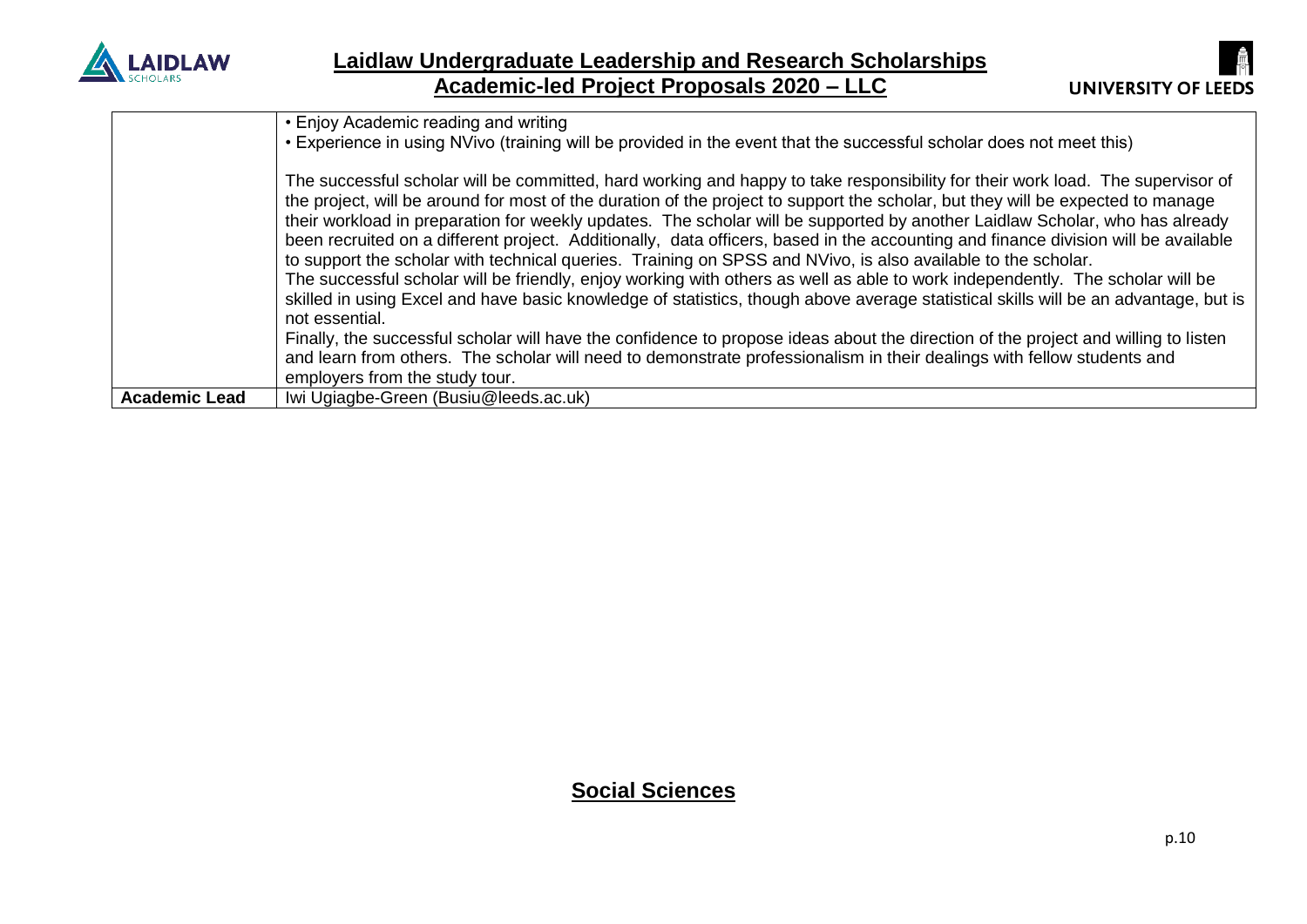



| <b>Project Title</b> | Brexit discourses and the British national identity: the war of position over the UK's place in the world                                                                                                                                        |
|----------------------|--------------------------------------------------------------------------------------------------------------------------------------------------------------------------------------------------------------------------------------------------|
| Project              | The scholar will help to collate and code a qualitative dataset, using tools such as Lexis Nexis and NVivo software.                                                                                                                             |
| <b>Description</b>   | The scholar will also help with literature reviews, preliminary analysis, and potentially drafting and editing articles. The<br>scholar will also be given the chance to oversee the work of one or two additional undergraduate student coders, |
|                      | helping to manage a small research team and take the lead on intercoder reliability checks. Finally, the scholar will                                                                                                                            |
|                      | have the opportunity to present the research at a national and international conference (BISA and EISA) and will be                                                                                                                              |
|                      | named as a co-author on the research outputs.                                                                                                                                                                                                    |
| <b>Person</b>        | you will have:                                                                                                                                                                                                                                   |
| <b>Specification</b> | General expertise in social science research methods;                                                                                                                                                                                            |
|                      | A high level of interpersonal and communication skills;                                                                                                                                                                                          |
|                      | Experience of effectively organising own work, balancing competing pressures and prioritising as appropriate;                                                                                                                                    |
|                      | Excellent organisational skills with a demonstrable ability to manage time effectively to prioritise tasks and meet                                                                                                                              |
|                      | internal and external deadlines;                                                                                                                                                                                                                 |
|                      | Good word processing and general IT skills;                                                                                                                                                                                                      |
|                      | The ability to work independently on own initiative but also successfully as a team member.                                                                                                                                                      |
|                      | The ability to oversee the work of a small research team.                                                                                                                                                                                        |
|                      |                                                                                                                                                                                                                                                  |
|                      | You may also have:                                                                                                                                                                                                                               |
|                      | Experience using NVivo;                                                                                                                                                                                                                          |
|                      | Demonstrable research expertise or interest in UK politics or foreign policy;                                                                                                                                                                    |
|                      | Demonstrable research expertise or interest in qualitative data analysis and/or discourse analysis.                                                                                                                                              |
| <b>Academic Lead</b> | Jack Holland (j.holland@leeds.ac.uk)                                                                                                                                                                                                             |

|  | <b>Project Title</b> | <b>Emerging Trends in Innovative Learning and Teaching Spaces</b> |  |
|--|----------------------|-------------------------------------------------------------------|--|
|--|----------------------|-------------------------------------------------------------------|--|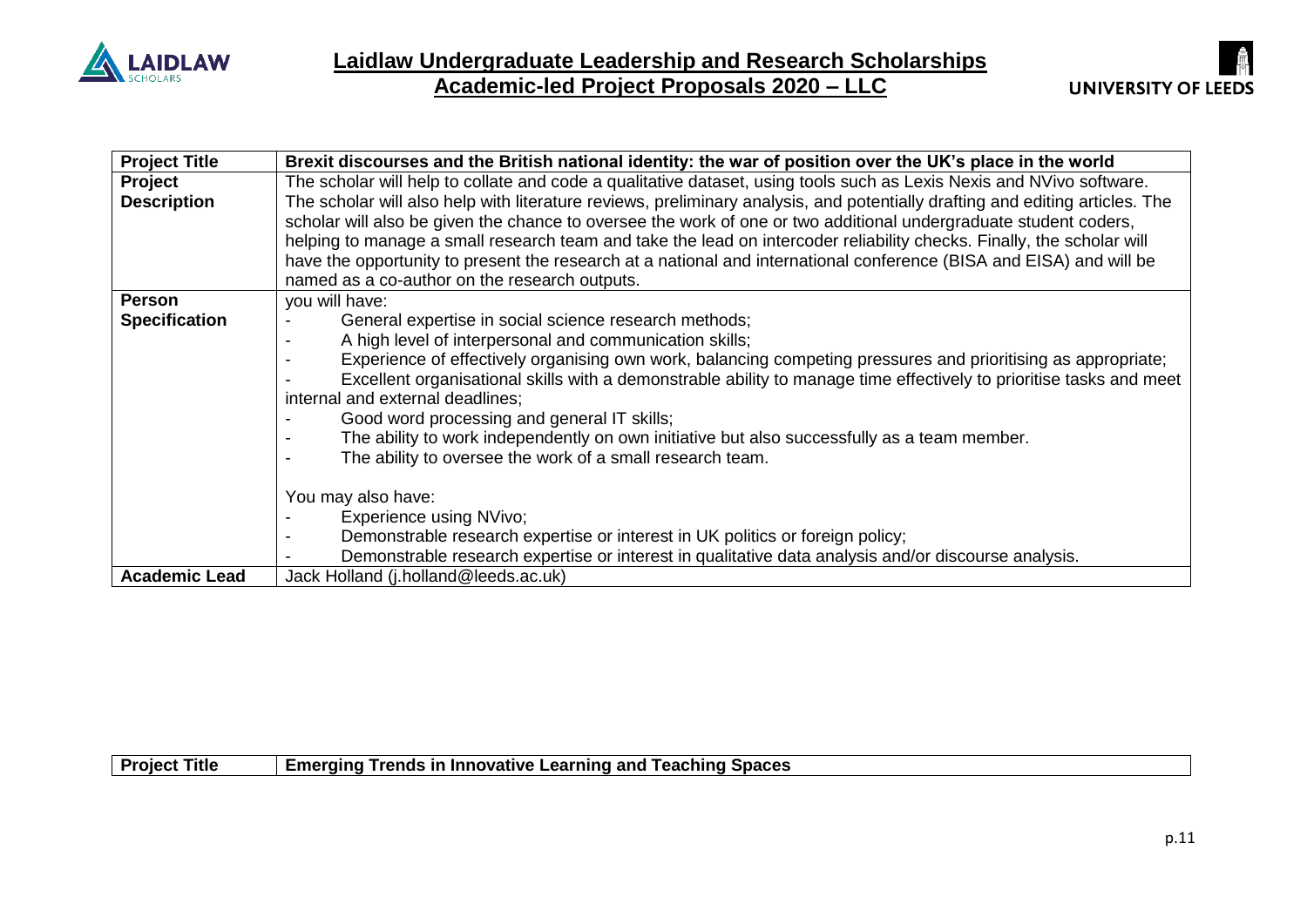

| Project              | To identify and assess emerging trends in the design and use of innovative learning and teaching spaces (ILATS) for    |
|----------------------|------------------------------------------------------------------------------------------------------------------------|
| <b>Description</b>   | the delivery of the core subjects of an undergraduate law degree.                                                      |
|                      | The scholar will take account of different learning and teaching formats and methods (eg, lectures, seminars,          |
|                      | workshops, team- and problem-based approaches).                                                                        |
|                      | The scholar will also take account of how ILATS can and should take account of neurodiversity among students, in the   |
|                      | broad sense of recognising different personality types (eg, 'extroverts' and 'introverts') as well as more specific    |
|                      | conditions (eg, dyslexia, dyspraxia, cerebral palsy and autism).                                                       |
|                      | The scholar will also identify and assess different approaches to learning technology, furniture, lighting, acoustics, |
|                      | temperature and air quality control.                                                                                   |
|                      | Research will be carried out by accessing on- and off-line resources (including those accessible via the University of |
|                      | Leeds Library service). The scholar may seek to inform and supplement their research by engaging directly with some    |
|                      | of those involved in the design, provision and use of ILATS, such as architects, university estate planning and law    |
|                      | academics, as well as observing examples of ILATS at other universities in the UK. The scholar will also reflect, and  |
|                      | draw, on their own experience of different learning and teaching spaces.                                               |
|                      | The scholar will be expected to present their research at a workshop attended by law academics and to consider wider   |
|                      | dissemination through submission of an article to an academic journal.                                                 |
|                      |                                                                                                                        |
| <b>Person</b>        | The scholar should be a law student, ie with experience of at least some of the core modules of a law degree, who will |
| <b>Specification</b> | be motivated by the research and is able to work independently and exercise initiative.                                |
| <b>Academic Lead</b> | David Pearce (lawdp@leeds.ac.uk)                                                                                       |
|                      |                                                                                                                        |

| <b>Project</b> | <b>Exploring the Changing Profile of Poverty</b> |
|----------------|--------------------------------------------------|
| <b>Title</b>   | - -                                              |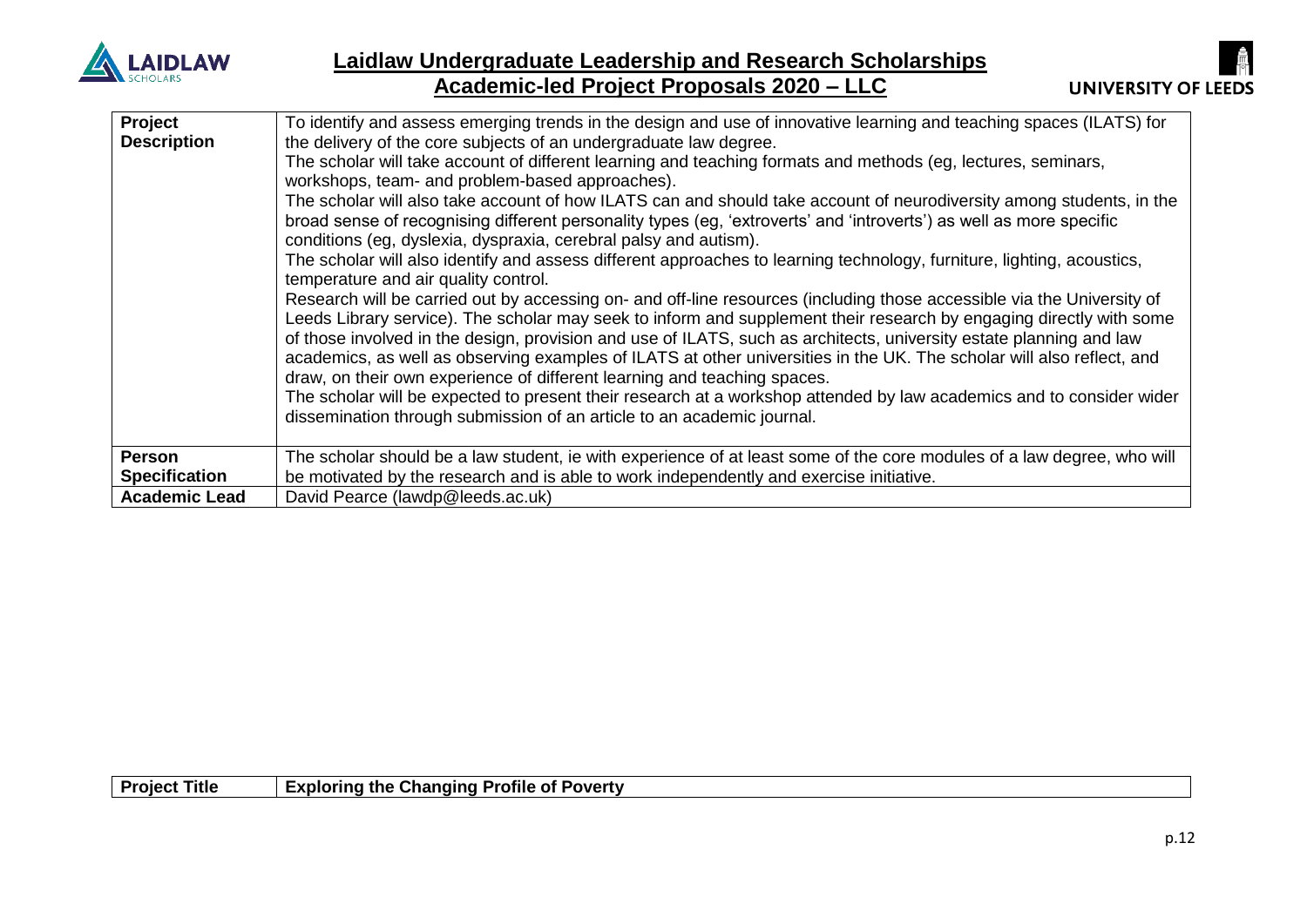

| Project              | This project offers an exciting opportunity for a Laidlaw scholar to contribute towards research exploring the changing   |
|----------------------|---------------------------------------------------------------------------------------------------------------------------|
| <b>Description</b>   | profile, depths and realities of poverty in the UK today. You will undertake research activities to help answer the       |
|                      | following research questions: How has the profile and depth of poverty changed in the UK since 2008? How are these        |
|                      | trends related to the changing socio-demographic characteristics of 'the poor'? What are the causes, effects and          |
|                      | everyday realities of 'deep poverty'?                                                                                     |
|                      | To do this, you will work closely with the project supervisor (Dr Daniel Edmiston) to undertake the following:            |
|                      | - produce and interpret descriptive summary statistics on changes in the living standards and demographic                 |
|                      | characteristics of low-income households;                                                                                 |
|                      | - summarise key research findings through the production of a short working paper, including an executive summary;        |
|                      | - assist in the production and dissemination of infographics and gifs that visually represent the key findings from the   |
|                      | report;                                                                                                                   |
|                      | - attend a policy roundtable event to participate in the launch of the report;                                            |
|                      | - undertake a literature review on the category and experience of poverty; and                                            |
|                      | - analyse qualitative data on lived experiences of 'deep poverty'.                                                        |
|                      | The scholar will receive tailored training and guidance to support their research activities.                             |
| <b>Person</b>        | The successful scholar for this position will have a proven track record of excellent academic standing. The scholar will |
| <b>Specification</b> | have to demonstrate a range of core competencies, including the ability to:                                               |
|                      | analyse and interpret basic descriptive summary statistics (or a willingness to learn);                                   |
|                      | summarise key research findings in writing for academic and non-academic audiences in a clear and concise                 |
|                      | manner;                                                                                                                   |
|                      | visually represent summary statistics and social trends through the production of graphs, tables and charts;              |
|                      | communicate effectively and regularly with the project supervisor and wider research group;                               |
|                      | liaise with internal stakeholders at the University of Leeds to support the dissemination of research outputs;            |
|                      | work independently, problem-solve and use your own initiative, whilst receiving and responding to feedback,               |
|                      | support and guidance at regular intervals;                                                                                |
|                      | read academic literature and summarise key themes that emerge in relation to a set of research questions; and             |
|                      | capitalise on training and development opportunities to be made available such as attending a policy                      |
|                      | roundtable event, training and the UK Social Policy Association conference.                                               |
| <b>Academic Lead</b> | Daniel Edmiston (D.Edmiston@leeds.ac.uk)                                                                                  |

**Project Title REACH Primary: Understanding Pupils Reading and Comprehension**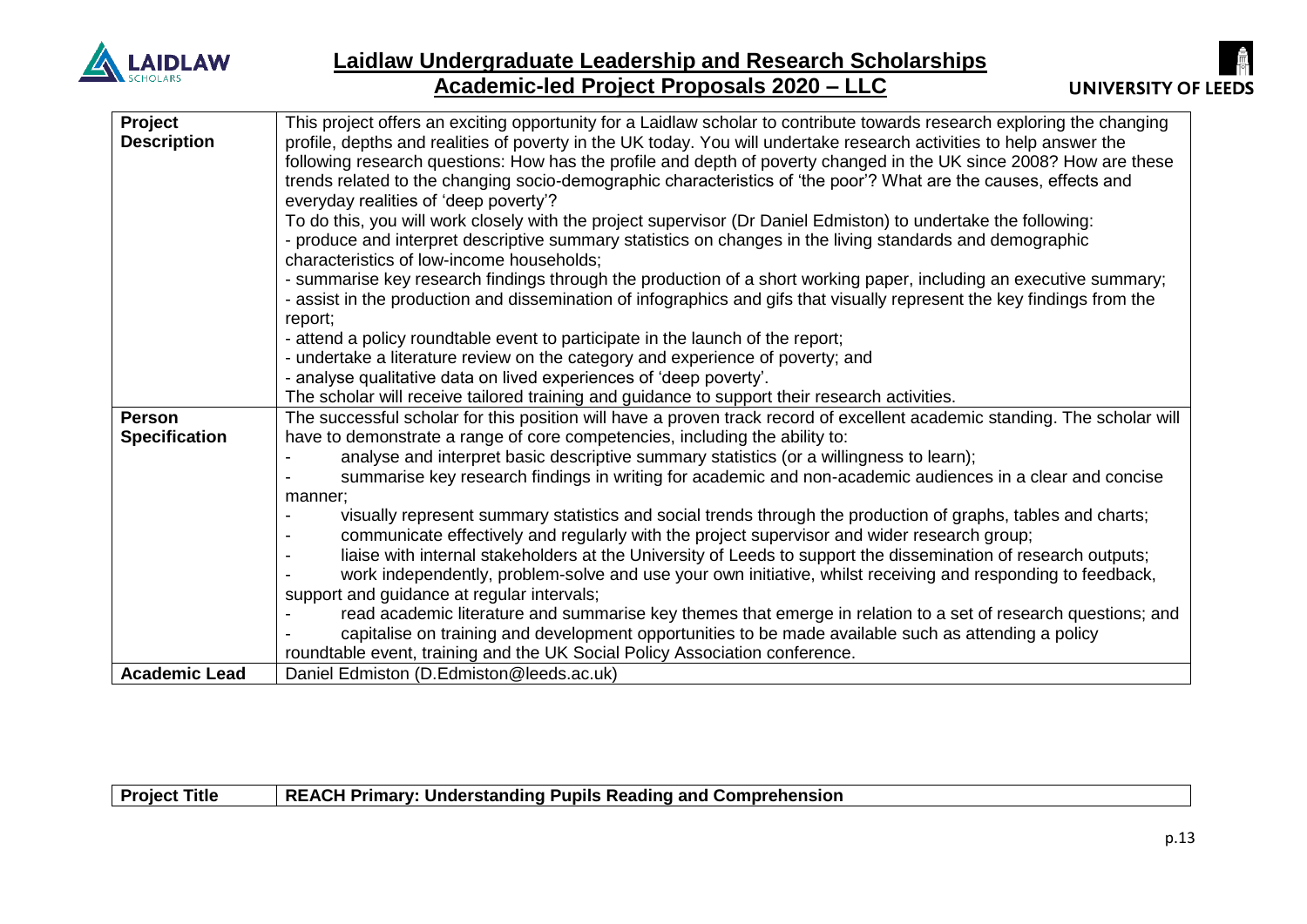

| Project              | REACH Primary are offering an opportunity to contribute to a high-impact reading intervention that is helping struggling |
|----------------------|--------------------------------------------------------------------------------------------------------------------------|
| <b>Description</b>   | readers across the North of England.                                                                                     |
|                      | There are two essential elements to becoming an accomplished reader. Firstly, a child must be able to decode the         |
|                      | words on the page. They must be able to recognise that letters (and patterns of letters) map on to particular sounds     |
|                      | (phonemes), and these sounds create words.                                                                               |
|                      | By itself this doesn't constitute 'reading' unless the pupil recognises those words have meanings. Words build into      |
|                      | sentences, sentences into paragraphs, and paragraphs into texts – all adding nuance and subtlety to what we can          |
|                      | comprehend from what we're reading. REACH Primary focuses on both the 'reading intervention' (i.e. decoding text on      |
|                      | a page) and comprehension (understanding meaning).                                                                       |
|                      | We will be collecting data from schools using two tests in spring/summer 2020. We will have data on each child's         |
|                      | reading ability and comprehension. This project will allow a scholar an opportunity to learn about the standardised      |
|                      | tests we're using, to learn how to analyse the data, to be able to categorise the kinds of errors pupils make while      |
|                      | reading (similar to the work of educational psychologists and SEND specialists), and to conduct a qualitative analysis   |
|                      | of the results. This will feed directly into our understanding of how REACH Primary has impacted students.               |
| <b>Person</b>        | The scholar should be able to demonstrate:                                                                               |
| <b>Specification</b> | an interest in the development of children's reading (possibly through their choice of degree, volunteering with         |
|                      | children's work or in a school, a job in a school/library/bookshop, or through a potential future career).               |
|                      | initiative                                                                                                               |
|                      | problem solving                                                                                                          |
|                      | organisation (possibly through the management of records or data, perhaps as a volunteer, a member of a                  |
|                      | university society, a job role, or a personal situation (e.g. as a parent or carer)).                                    |
|                      | Able to work confidentially with data (possibly through having access to sensitive information in a previous role,       |
|                      | or being aware of GDPR).                                                                                                 |
|                      | Excellent written skills (possibly through exam grades in essay-based subjects, writing reports for other                |
|                      | organisations, or a writing-based hobby).                                                                                |
| <b>Academic Lead</b> | Peter Hart (p.j.hart@leeds.ac.uk)                                                                                        |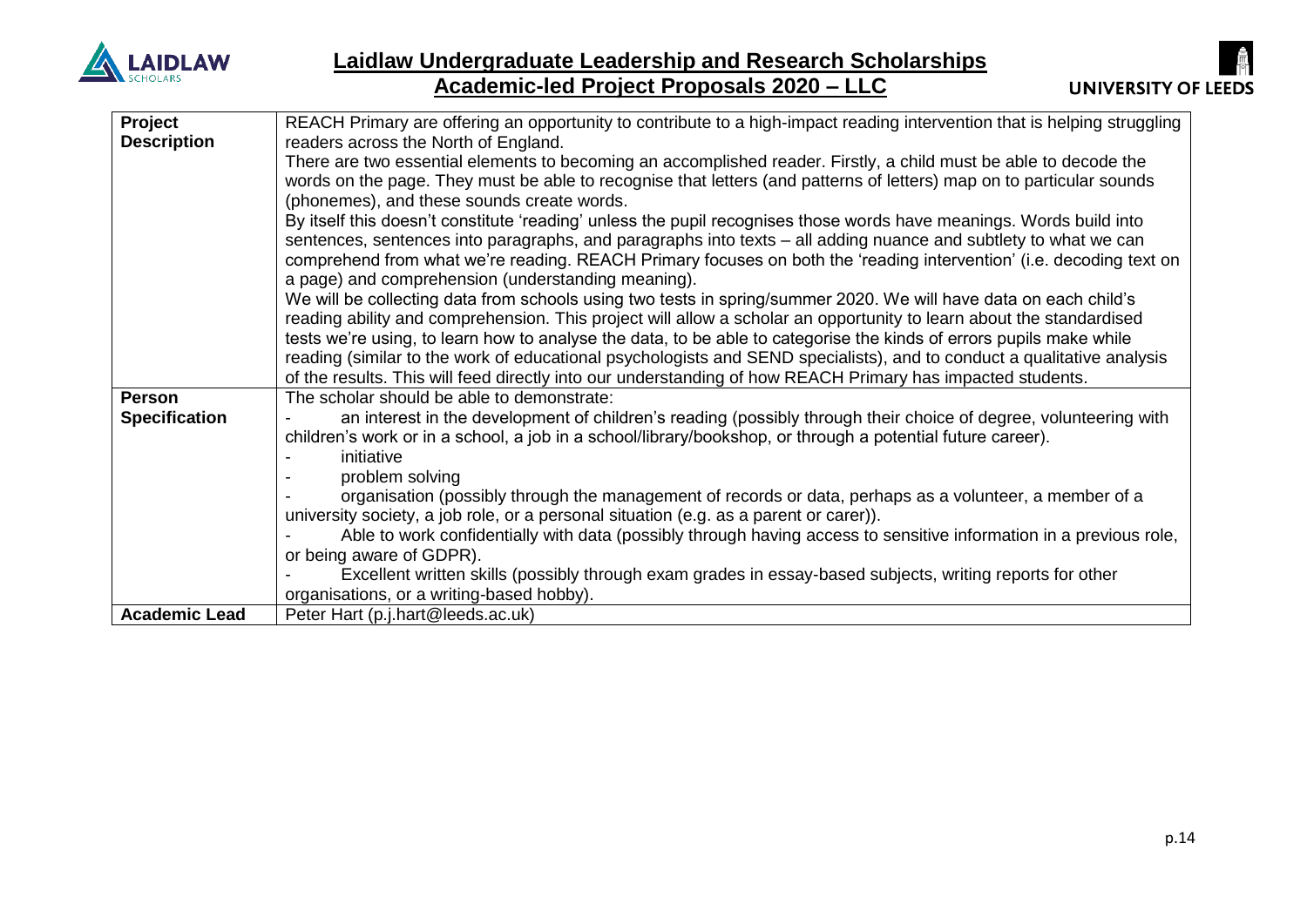

| <b>Project Title</b> | Re-Integrating Terrorists: public perceptions of re-integration programmes                                                    |
|----------------------|-------------------------------------------------------------------------------------------------------------------------------|
| Project              | The recent phenomenon of returning foreign fighters has encouraged a greater emphasis on the need to re-integrate             |
| <b>Description</b>   | people suspected/convicted of engaging in acts of terrorism. Existing research focuses on the content of programmes           |
|                      | that aim to facilitate re-integration and how to ensure re-integration is effective, yet there is little understanding of how |
|                      | the public perceives these re-integration programmes. Public perception of re-integration is significant because a            |
|                      | public backlash can undermine the effects of a programme and it can challenge the efforts to re-integrate programme           |
|                      | participants. Therefore the aim of the project is to understand public perceptions of government efforts to re-integrate      |
|                      | convicted terrorists. The research will provide insights into how programmes can be designed and delivered to                 |
|                      | maximise the support of society generally and key stakeholders specifically. The scholar will gain experience in using        |
|                      | qualitative methods, conducting focus groups in the local area and writing up transcripts for analysis. In the second         |
|                      | period, the scholar will assist with an experimental survey, working on the design of the survey, conducting it online,       |
|                      | and assisting with the analysis of data.                                                                                      |
| <b>Person</b>        | Person Specification:                                                                                                         |
| <b>Specification</b> | An ability to show initiative and to be able to respond positively to problems and set-backs is essential                     |
|                      | An ability to work well in a team and act upon feedback is essential                                                          |
|                      | Evidence of an ability to perform well academically (e.g. assessment grade)                                                   |
|                      | Experience with quantitative methods at a basic level, or an ability to learn such methods, is essential                      |
|                      | (Enrolment in the Q-Step programme would be acceptable)                                                                       |
|                      | Experience in conducting interviews or evidence of skills related to conducting focus groups is essential                     |
|                      | Knowledge of re-integration programmes, de-radicalisation, DDR is desirable                                                   |
| <b>Academic Lead</b> | Gordon Clubb (g.clubb@leeds.ac.uk)                                                                                            |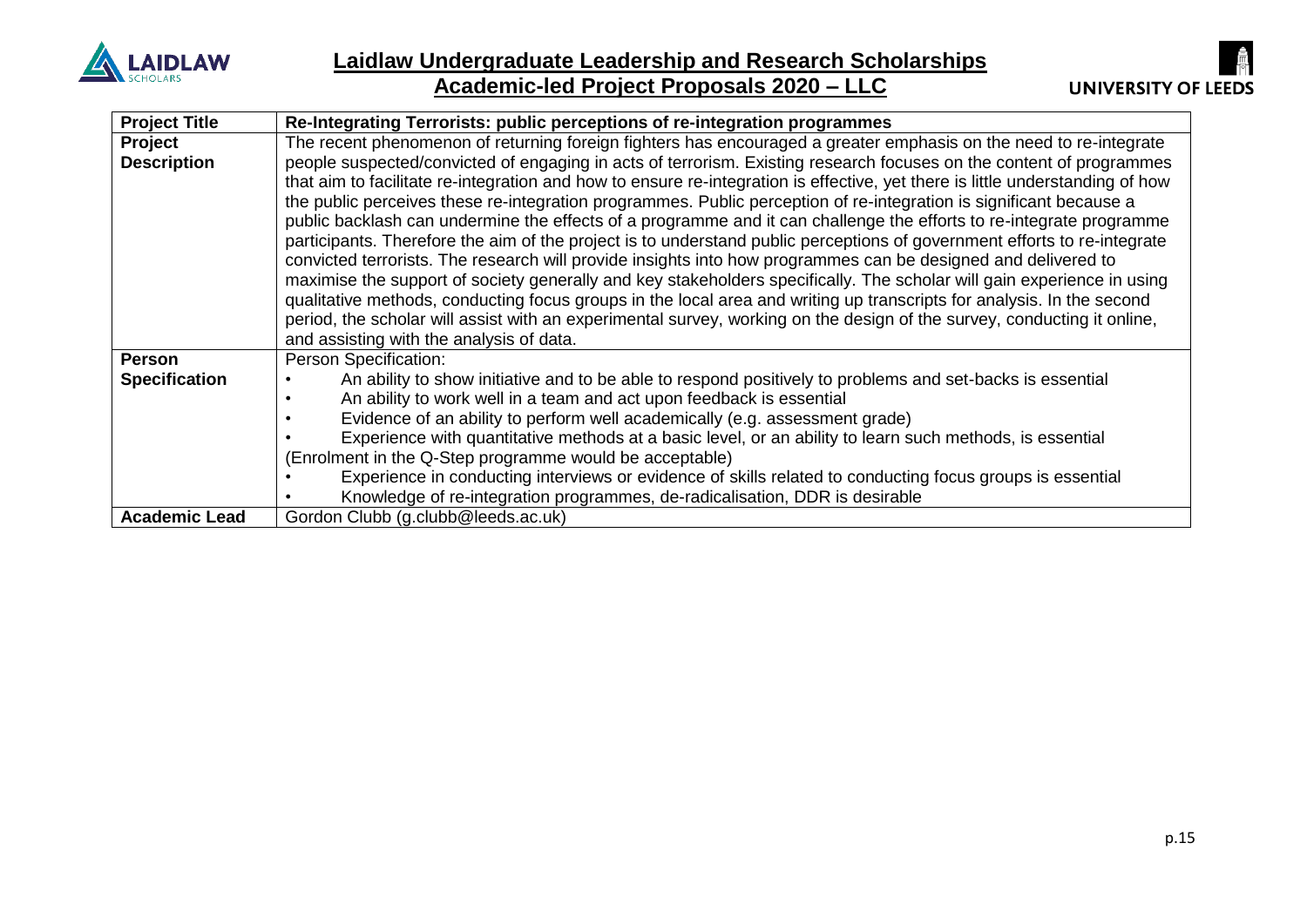



| <b>Project Title</b> | Understanding inclusive learning spaces                                                                                  |
|----------------------|--------------------------------------------------------------------------------------------------------------------------|
| Project              | This is an exciting opportunity to gain research and leader skills and build partnerships within wider university        |
| <b>Description</b>   | networks. The scholar will join a team committed to creating inclusive spaces in which all students can reach their      |
|                      | potential.                                                                                                               |
|                      | Research shows (Reay, 2003, 2006, 2015. Ball, 2016), how some students experience higher educational differently         |
|                      | dependent upon their class background. However, as we have come to know the dominant ideology as 'normal',               |
|                      | many learners continue to experience university from an "othered" position.                                              |
|                      | Changing Perspectives began in 2018 as a student led initiative to change the way that marginalised students are         |
|                      | perceived by the university community, but also and perhaps more importantly in terms of how they see themselves.        |
|                      | There have been great gains in the recognition of working-class students on campus, however, little research has         |
|                      | been carried out to understand the lived experience of feeling 'like an outsider on the inside'.                         |
|                      | The scholar will have the opportunity to inform this new body of research towards creating a vision of what an inclusive |
|                      | university could look like. Drawing upon examples of the positive value of widening participation in creating new ways   |
|                      | of seeing in academia.                                                                                                   |
| <b>Person</b>        | The successful scholar should have the following skills, attributes and interests:                                       |
| <b>Specification</b> | •be highly motivated and organised.                                                                                      |
|                      | • have excellent writing and research skills.                                                                            |
|                      | •have good communication skills.                                                                                         |
|                      | •be punctual and able to work to deadlines.                                                                              |
|                      | • be interested in a core principle of inclusive education.                                                              |
|                      | •be interested in the aims of the project.                                                                               |
|                      | It is a requirement of the post that the scholar must have entered their degree programme through one of the following;  |
|                      | Access to Leeds, Foundation degree, BTEC or be a member of The Plus Programme.                                           |
| <b>Academic Lead</b> | Simon Lightfoot (S.J.Lightfoot@leeds.ac.uk)                                                                              |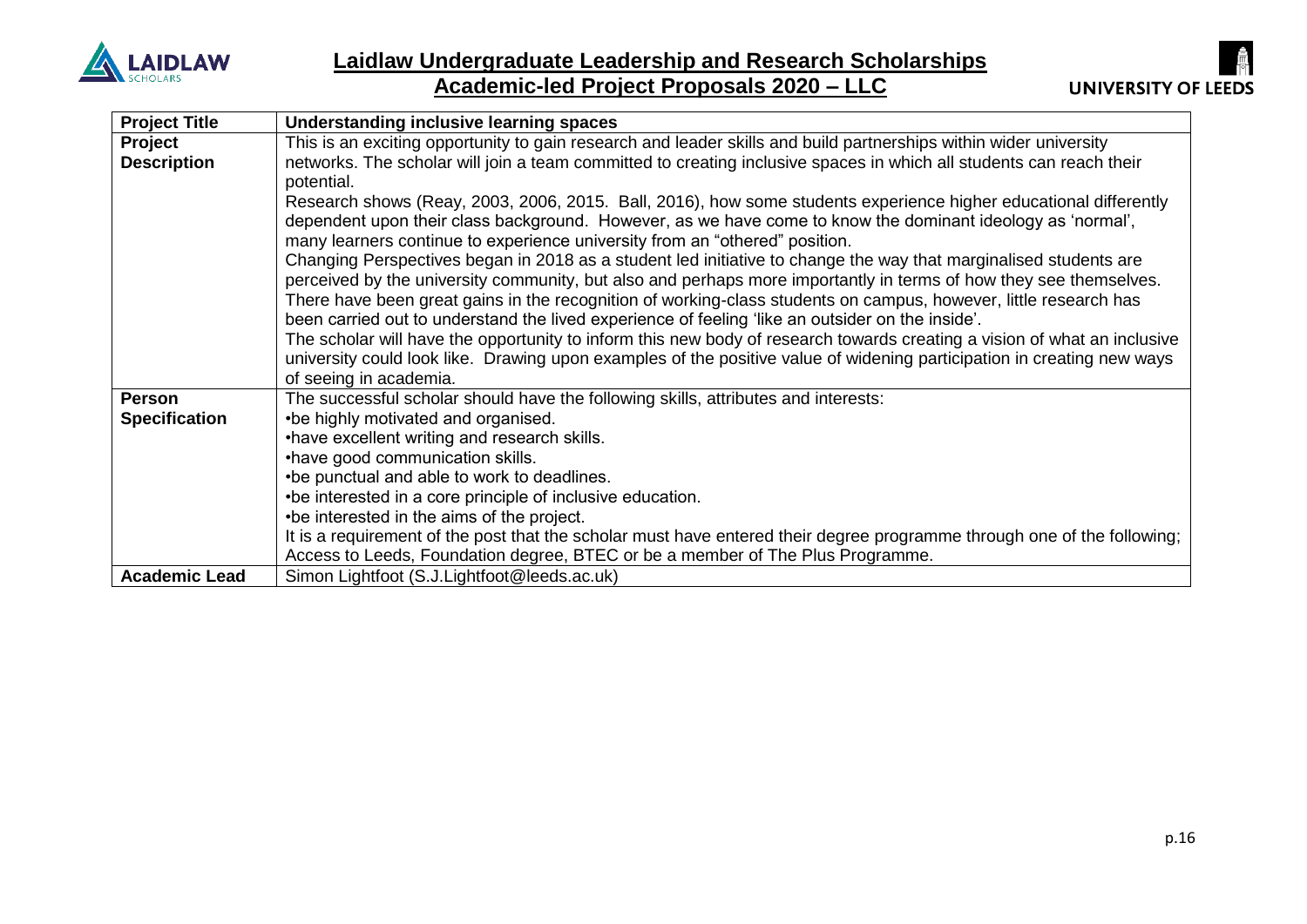

### **Laidlaw Undergraduate Leadership and Research Scholarships Academic-led Project Proposals 2020 – LLC**



| <b>Project Title</b> | Zygmunt, Teaching and the History of Sociology                                                                                                                                                                                                                                                                                                                                                                                                                                                                                                                                                                                                                                                                                                                                                                                                      |
|----------------------|-----------------------------------------------------------------------------------------------------------------------------------------------------------------------------------------------------------------------------------------------------------------------------------------------------------------------------------------------------------------------------------------------------------------------------------------------------------------------------------------------------------------------------------------------------------------------------------------------------------------------------------------------------------------------------------------------------------------------------------------------------------------------------------------------------------------------------------------------------|
| Project              | In the History of Social Thought, the history of sociology and history of ideas more generally, the role of teaching in the                                                                                                                                                                                                                                                                                                                                                                                                                                                                                                                                                                                                                                                                                                                         |
| <b>Description</b>   | intellectual development of our canonical figures is hugely under-researched area leaving us with a partial, perhaps<br>even distorted history of our discipline, and the development of its ideas. This project aims to take a small step<br>towards rectifying this. It will be focused upon one most sociology's most prominent figures Zygmunt Bauman,<br>whose newly opened archive is housed in the University of Leeds special collections.<br>The scholar would have the exciting opportunity to conduct archival research in this new archive and conduct a small<br>number of interviews with retired academic staff members who were taught by and/or worked with Zygmunt Bauman.<br>The focus of such interviews would be on the curriculum taught by Zygmunt Bauman and his attitudes towards student<br>education and the curriculum. |
| Person               | The scholar needs to have an interest in the history of sociology, history of social thought or history of ideas. The                                                                                                                                                                                                                                                                                                                                                                                                                                                                                                                                                                                                                                                                                                                               |
| <b>Specification</b> | scholar should be excited by the opportunity to conduct archival and qualitative research. The scholar needs to be able<br>to listen empathetically, have good time management skills, be reliable and professional and have the capacity to                                                                                                                                                                                                                                                                                                                                                                                                                                                                                                                                                                                                        |
|                      | travel locally.                                                                                                                                                                                                                                                                                                                                                                                                                                                                                                                                                                                                                                                                                                                                                                                                                                     |
| <b>Academic Lead</b> | Tom Campbell (t.w.cambpell@leeds.ac.uk)                                                                                                                                                                                                                                                                                                                                                                                                                                                                                                                                                                                                                                                                                                                                                                                                             |